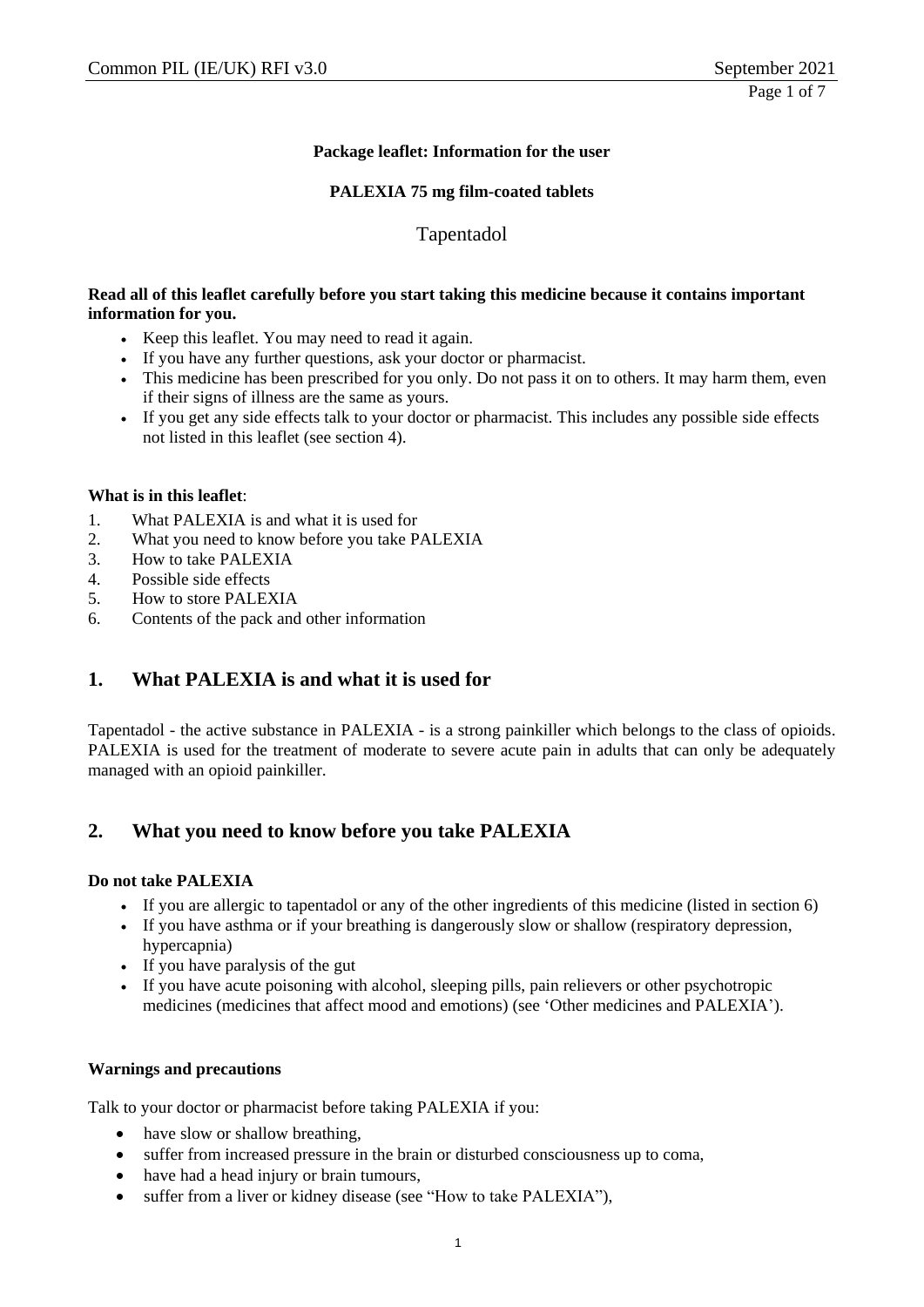Page 2 of 7

- suffer from a pancreatic or biliary tract disease including pancreatitis,
- are taking medicines referred to as mixed opioid agonist/antagonists (e.g., pentazocine, nalbuphine) or partial mu-opioid agonists (e.g. buprenorphine),
- have a tendency towards epilepsy or fits or if you are taking other medicines known to increase the risk of seizures because the risk of a fit may increase.

PALEXIA may lead to physical and psychological addiction. If you have a tendency to abuse medicines or if you are dependent on medicines, you should only take these tablets for short periods and under strict medical supervision.

#### *Sleep-related breathing disorders.*

PALEXIA contains an active substance that belongs to the group of opioids. Opioids can cause sleep-related breathing disorders, for example central sleep apnea (shallow/pause of breathing during sleep) and sleeprelated hypoxemia (low level of oxygen in the blood).

The risk of experiencing central sleep apnea is dependent on the dose of opioids. Your doctor may consider decreasing your total opioid dosage if you experience central sleep apnea.

#### **Other medicines and PALEXIA**

Tell your doctor or pharmacist if you are taking, have recently taken or might take any other medicines.

The risk of side effects increases if you are taking medicines which may cause convulsions (fits), such as certain antidepressants or antipsychotics. The risk of having a fit may increase if you take PALEXIA at the same time. Your doctor will tell you whether PALEXIA is suitable for you.

Concomitant use of PALEXIA and sedative medicines such as benzodiazepines or related drugs (certain sleeping pills or tranquillizers (e.g. barbiturates) or pain relievers such as opioids, morphine and codeine (also as cough medicine), antipsychotics, H1-antihistamines, alcohol) increases the risk of drowsiness, difficulties in breathing (respiratory depression), coma and may be life-threatening. Because of this, concomitant use should only be considered when other treatment options are not possible. However if your doctor does prescribe PALEXIA together with sedative medicines the dose and duration of concomitant treatment should be limited by your doctor.

Please tell your doctor about all sedative medicines you are taking, and follow your doctor's dose recommendation closely. It could be helpful to inform friends or relatives to be aware of the signs and symptoms stated above. Contact your doctor when experiencing such symptoms

If you are taking a type of medicine that affects serotonin levels (e.g. certain medicines to treat depression), speak to your doctor before taking PALEXIA as there have been cases of "serotonin syndrome". Serotonin syndrome is a rare, but life-threatening condition. The signs include involuntary, rhythmic contractions of muscles, including the muscles that control movement of the eye, agitation, excessive sweating, tremor, exaggeration of reflexes, increased muscle tension and body temperature above 38°C. Your doctor may advise you on this.

Taking PALEXIA together with other types of medicines referred to as mixed mu-opioid agonist/antagonists (e.g. pentazocine, nalbuphine) or partial mu-opioid agonists (e.g., buprenorphine) has not been studied. It is possible that PALEXIA will not work as well if given together with one of these medicinal products. Tell your doctor in case you are currently treated with one of these medicinal products.

Taking PALEXIA together with strong inhibitors or inducers (e.g. rifampicin, phenobarbital, St John's Wort) of certain enzymes that are necessary to eliminate tapentadol from your body, may influence how well tapentadol works or may cause side effects, especially when this other medication is started or stopped. Please keep your doctor informed about all medicines you are taking.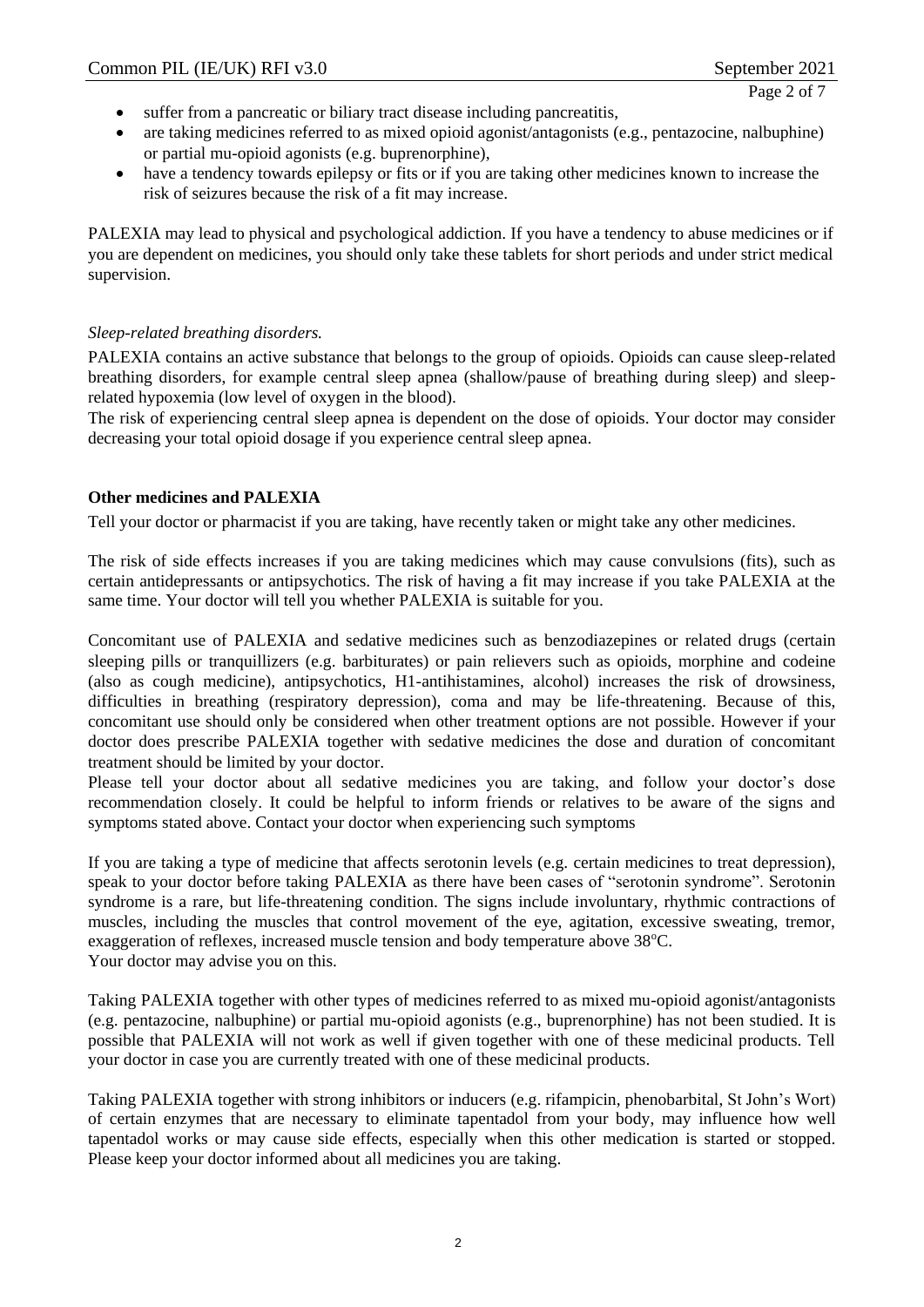Page 3 of 7

PALEXIA should not be taken together with MAO inhibitors (certain medicines for the treatment of depression). Tell your doctor if you are taking MAO inhibitors or have taken these during the last 14 days.

### **PALEXIA with food, drink and alcohol**

Do not drink alcohol whilst taking PALEXIA, because some side effects such as drowsiness may be increased. Food does not influence the effect of this medicine.

#### **Pregnancy and breast-feeding**

If you are pregnant or breast-feeding, think you may be pregnant or are planning to have a baby, ask your doctor or pharmacist for advice before taking this medicine.

Do not take these tablets:

- if you are pregnant, unless your doctor has instructed you to do so, if used over prolonged periods during pregnancy, tapentadol may lead to withdrawal symptoms in the newborn baby, which might be life-threatening for the newborn if not recognized and treated by a doctor.
- during childbirth because it could lead to dangerously slow or shallow breathing (respiratory depression) in the newborn
- during breast-feeding, because it may be excreted in the breast milk.

#### **Driving and using machines**

PALEXIA may cause drowsiness, dizziness and blurred vision and may impair your reactions. This may especially happen when you start taking PALEXIA, when your doctor changes your dosage or when you drink alcohol or take tranquillizers.

Please ask your doctor whether it is permitted to drive a car or use machines.

#### **PALEXIA contains lactose.**

If you have been told by your doctor that you have an intolerance to some sugars, contact your doctor before taking this medicinal product.

# **3. How to take PALEXIA**

Always take this medicine exactly as your doctor or pharmacist has told you. Check with your doctor or pharmacist if you are not sure.

Your doctor will adjust the dosage according to the intensity of your pain and your individual pain sensitivity. In general the lowest pain-relieving dose should be taken.

#### **Adults**

The usual dose is 1 tablet every 4 to 6 hours. Total daily doses greater than 700 mg tapentadol on the first day of treatment and daily doses greater than 600 mg tapentadol on the following days of treatment are not, recommended.

Your doctor may prescribe a different, more appropriate dose or interval of dosing, if this is necessary for you. If you feel that the effect of these tablets is too strong or too weak, talk to your doctor or pharmacist.

#### **Elderly patients**

In elderly patients (above 65 years) usually no dose adjustment is necessary. However, the excretion of tapentadol may be delayed in some patients of this age group. If this applies to you, your doctor may recommend a different dosage regimen.

#### **Liver and Kidney disease (insufficiency)**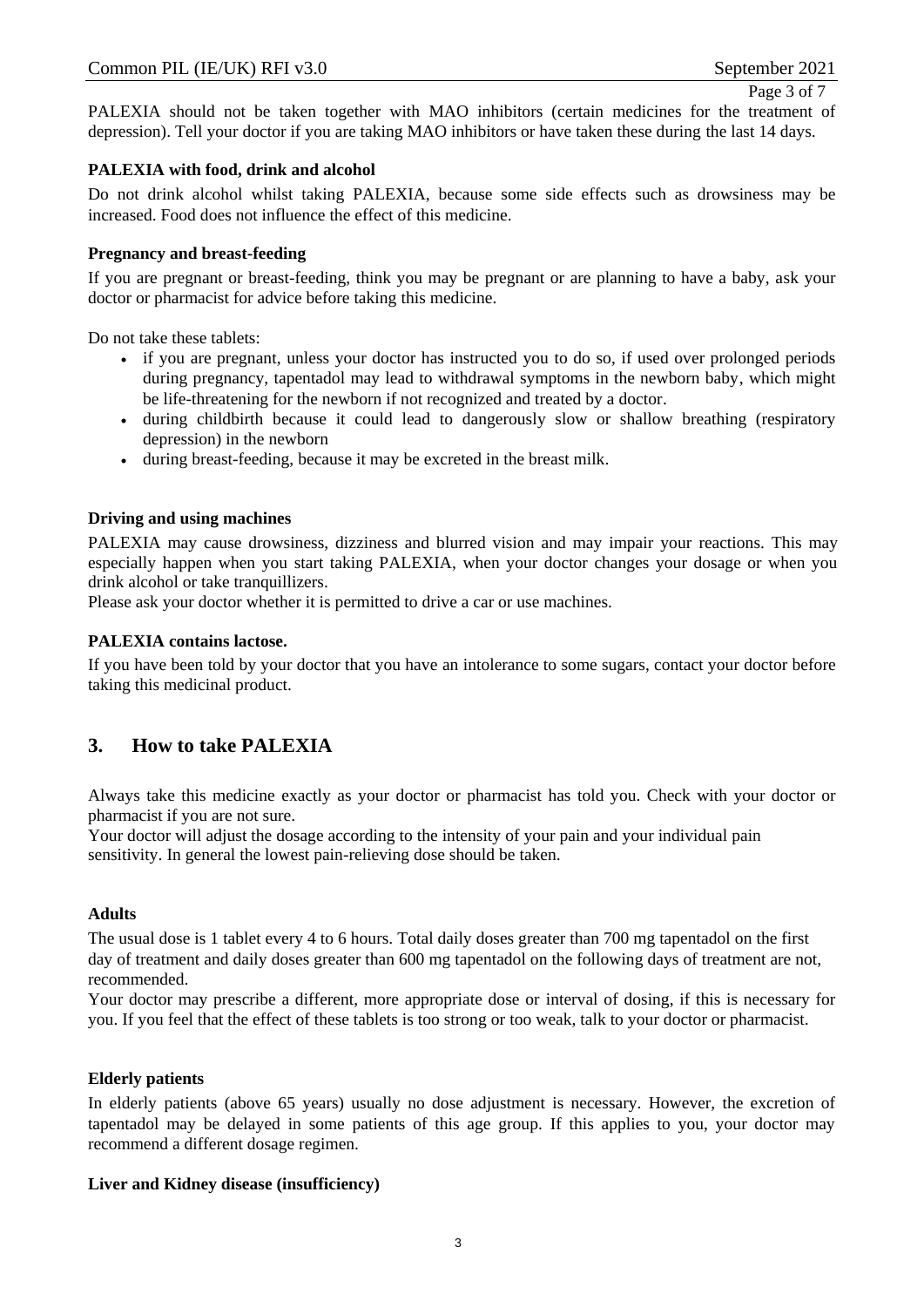Page 4 of 7

Patients with severe liver problems should not take these tablets. If you have moderate problems, your doctor will recommend a different dosage regimen. In case of mild liver problems, a dosage adjustment is not required.

Patients with severe kidney problems should not take these tablets. In case of mild or moderate kidney problems, a dosage adjustment is not required.

#### **Use in children and adolescents**

PALEXIA is not suitable for children and adolescents below the age of 18 years.

#### **How and when should you take PALEXIA**

PALEXIA is for oral use. Swallow the tablets with sufficient liquid. You may take the tablets on an empty stomach or with meals.

#### **How long should you take PALEXIA**

Do not take the tablets for longer than your doctor has told you.

#### **If you take more PALEXIA than you should**

After taking very high doses, the following may be experienced:

 pin-point pupils, vomiting, drop in blood pressure, fast heartbeat, collapse, disturbed consciousness or coma (deep unconsciousness), epileptic fits, dangerously slow or shallow breathing or stopping breathing may occur.

If this happens a doctor should be called immediately!

#### **If you forget to take PALEXIA**

If you forget to take the tablets, your pain is likely to return. Do not take a double dose to make up for a forgotten dose; simply continue taking the tablets as before.

#### **If you stop taking PALEXIA**

If you interrupt or stop treatment too soon, your pain is likely to return. If you wish to stop treatment, please tell your doctor first before stopping treatment.

Generally there will be no after effects when treatment is stopped, however, on uncommon occasions, people who have been taking the tablets for some time may feel unwell if they abruptly stop taking them.

Symptoms may be:

- restlessness, watery eyes, runny nose, yawning, sweating, chills, muscle pain and dilated pupils,
- irritability, anxiety, backache, joint pain, weakness, abdominal cramps, difficulty in sleeping, nausea, loss of appetite, vomiting, diarrhoea, and increases in blood pressure, breathing or heart rate.

If you experience any of these complaints after stopping treatment, please consult your doctor. You should not suddenly stop taking this medicine unless your doctor tells you to. If your doctor wants you to stop taking your tablets, he/she will tell you how to do this, this may include a gradual reduction of the dose.

If you have any further questions on the use of this medicine, ask your doctor or pharmacist.

### **4. Possible side effects**

Like all medicines, this medicine can cause side effects, although not everybody gets them.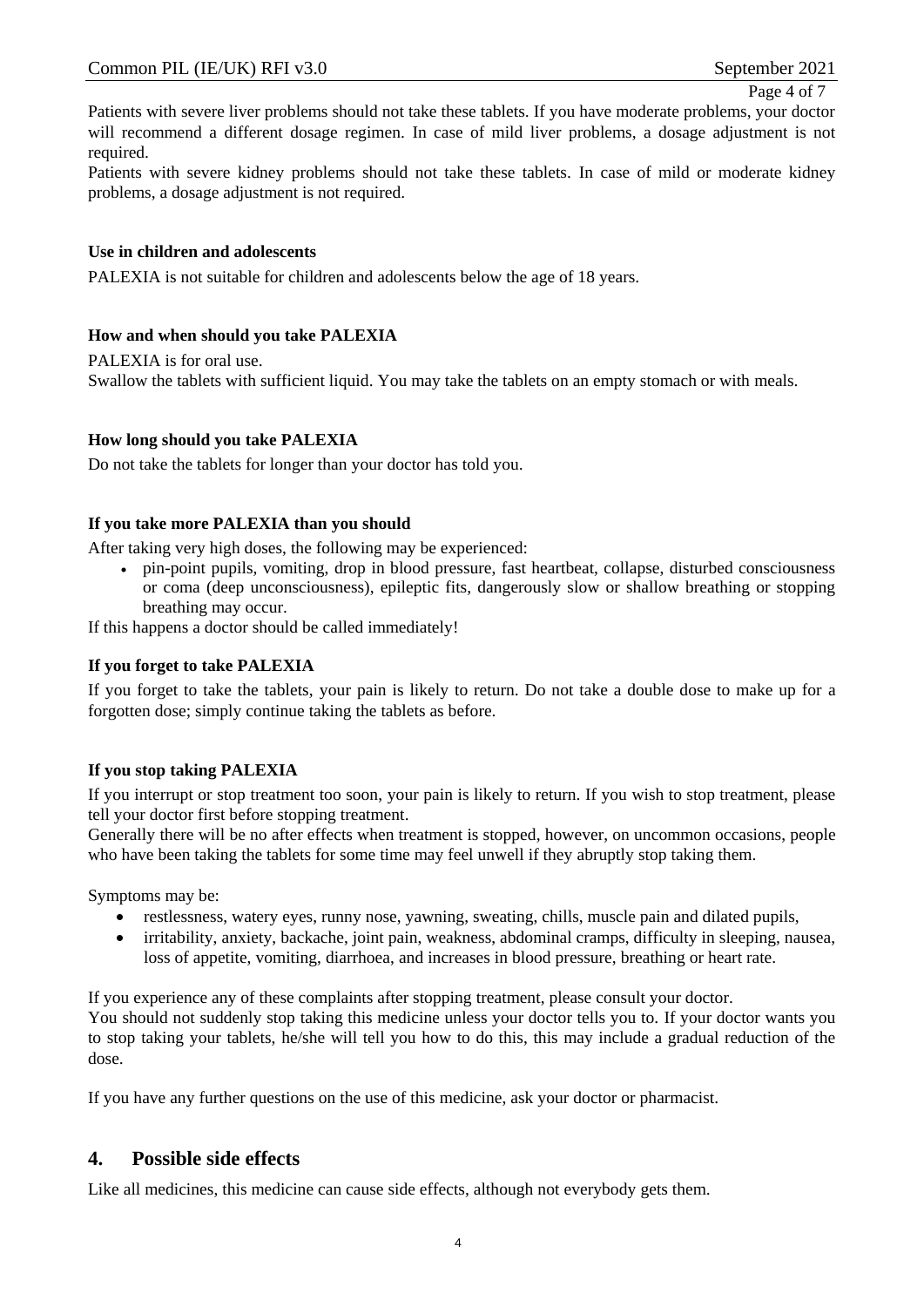Page 5 of 7

#### **Important side effects or symptoms to look out for and what to do if you are affected:**

This medicine may cause allergic reactions. Symptoms may be wheeziness, difficulties in breathing, swelling of the eyelids, face or lips, rash or itching, especially those covering your whole body. Another serious side effect is a condition where you breathe more slowly or weakly than expected. It mostly occurs in elderly and weak patients.

If you are affected by these important side effects contact a doctor immediately.

#### **Other side effects that may occur:**

**Very common** (may affect more than 1 in 10 people): nausea, vomiting, dizziness, drowsiness, headache.

**Common** (may affect up to 1 in 10 people): decreased appetite, anxiety, confusion, hallucination, sleep problem, abnormal dreams, trembling, flushing, constipation, diarrhoea, indigestion, dry mouth, itching, increased sweating, rash, muscle cramps, feeling of weakness, fatigue, feeling of body temperature change.

**Uncommon** (may affect up to 1 in 100 people): depressed mood, disorientation, excitability (agitation), nervousness, restlessness, euphoric mood, disturbance in attention, memory impairment, near fainting, sedation, difficulty in controlling movements, difficulty in speaking, numbness, abnormal sensations of the skin (e.g. tingling, prickling), muscle twitches, abnormal vision, faster heartbeat, palpitations, decreased blood pressure, dangerously slow or shallow breathing (respiratory depression), less oxygen in the blood, shortness of breath, abdominal discomfort, hives, sensation of heaviness, delay in passing urine, frequent urination, drug withdrawal syndrome (see "If you stop taking PALEXIA"), accumulation of water in the tissue (oedema), feeling abnormal, feeling drunk, irritability, feeling of relaxation.

**Rare** (may affect up to 1 in 1,000 people): allergic reaction to medicines (including swelling beneath the skin, hives, and in severe cases difficulty breathing, a fall in blood pressure, collapse, or shock), thinking abnormal, epileptic fit, depressed level of consciousness, coordination abnormal, slower heartbeat, impaired gastric emptying.

### **Unknown:** Delirium

In general, the likelihood of having suicidal thoughts and behaviour is increased in patients suffering from chronic pain. In addition, certain medicines for the treatment of depression (which have an impact on the neurotransmitter system in the brain) may increase this risk, especially at the beginning of treatment. Although tapentadol also affects neurotransmitters, data from human use of tapentadol do not provide evidence for an increased risk.

#### **Reporting of side effects**

If you get any side effects, talk to your doctor or pharmacist. This includes any possible side effects not listed in this leaflet. You can also report side effects directly via:

#### **Ireland**

HPRA Pharmacovigilance Website: [www.hpra.ie](http://www.hpra.ie/)

#### **UK**

the Yellow Card Scheme at: [www.mhra.gov.uk/yellowcard](http://www.mhra.gov.uk/yellowcard) or search for MHRA Yellow Card in the Google Play or Apple App Store.

By reporting side effects, you can help provide more information on the safety of this medicine.

# **5. How to store PALEXIA**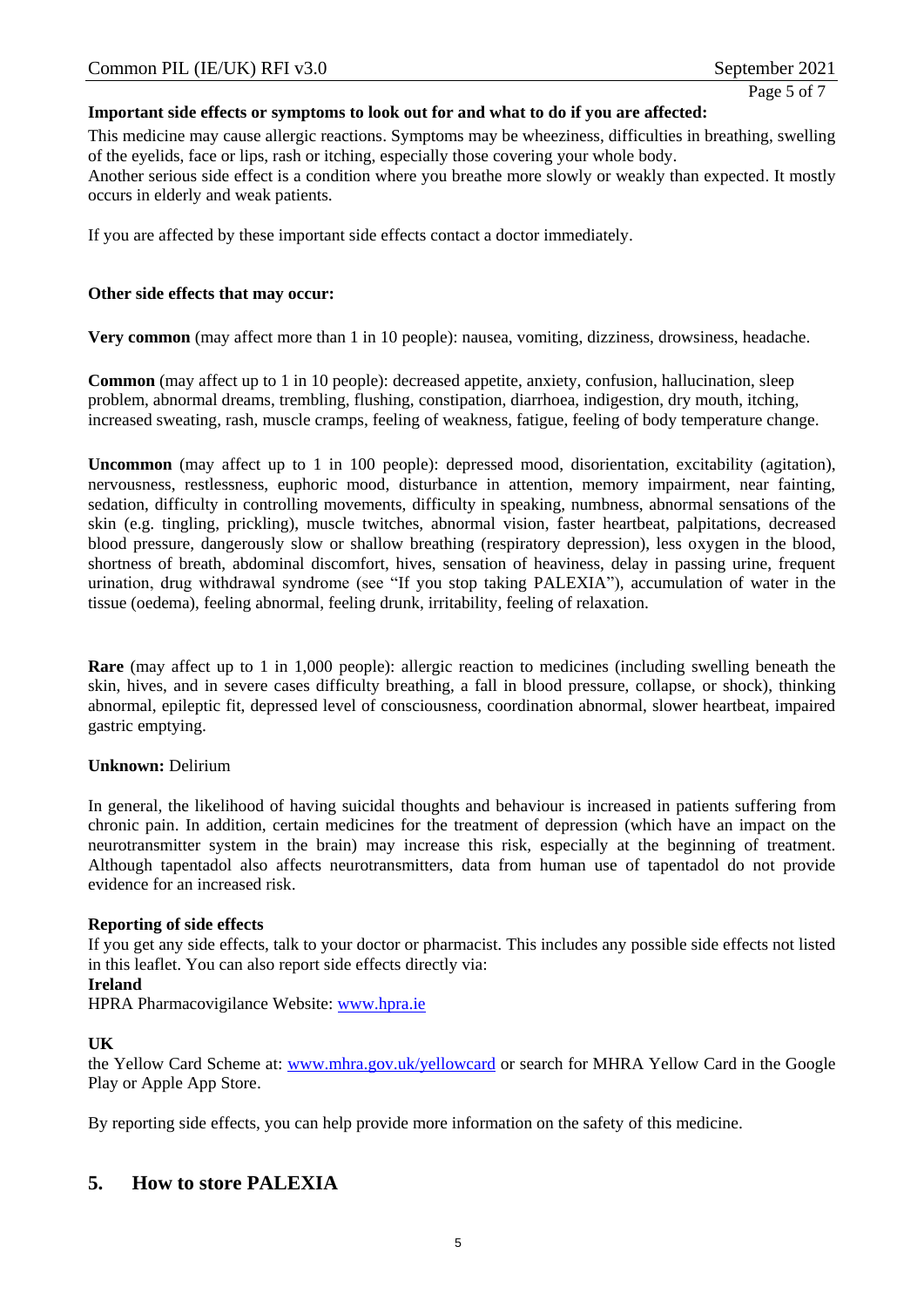Keep this medicine out of the sight and reach of children.

Do not use this medicine after the expiry date which is stated on the carton and the blister. The expiry date refers to the last day of that month.

This medicinal product does not require any special storage conditions.

Do not throw away any medicines via wastewater or household waste. Ask your pharmacist how to throw away medicines you no longer use. These measures will help protect the environment.

# **6. Contents of the pack and other information**

#### **What PALEXIA contains**

The **active** substance is tapentadol. Each tablet contains 75 mg tapentadol (as 87.36 mg tapentadol hydrochloride).

The **other** ingredients are:

Tablet core: microcrystalline cellulose, lactose monohydrate, croscarmellose sodium, povidone K30, magnesium stearate. Tablet coat: polyvinylalcohol, titanium dioxide (E 171), macrogol 3350, talc, yellow iron oxide (E 172), red iron oxide (E 172).

#### **What PALEXIA looks like and contents of the pack**

Pale yellow round shaped film-coated tablets of 8 mm diameter, marked with Grünenthal logo on one side and "H7" on the other side.

PALEXIA film-coated tablets and packed in blisters and are supplied in boxes of 5, 10, 10x1, 14, 14x1, 20, 20x1, 24, 28, 28x1, 30, 30x1, 40, 50, 50x1, 54, 56, 56x1, 60, 60x1, 90, 90x1, 100 and 100x1 tablets.

Not all pack sizes may be marketed.

### **Marketing Authorisation Holder and Manufacturer**

#### **Marketing Authorisation Holder:**

Grünenthal Pharma Ltd., 4045 Kingswood Road, Citywest Business Park, Citywest, Co. Dublin, Ireland.

#### **Manufacturers:**

Grünenthal GmbH, Zieglerstrasse 6, 52078, Aachen, Germany.

#### **This medicinal product is authorised in the Member States of the EEA under the following names:** Germany: Palexia Akutschmerz

Austria, Belgium, Croatia, Cyprus, Czech Republic, Denmark, France, Finland, Greece, Ireland, Italy, Luxembourg, Netherlands, Norway, Poland, Portugal, Slovak Republic, Slovenia, Spain, Sweden, United Kingdom (NI): PALEXIA

#### **Other formats of this leaflet**

A service is available to listen to or request a copy of this leaflet in Braille, large print or audio. **Please call:** +44 173 3375 370 (Ireland only) **Please call free of charge:** 0800 198 5000 (UK only)

Please be ready to give the following information:

• Product name: PALEXIA 75 mg film-coated tablets